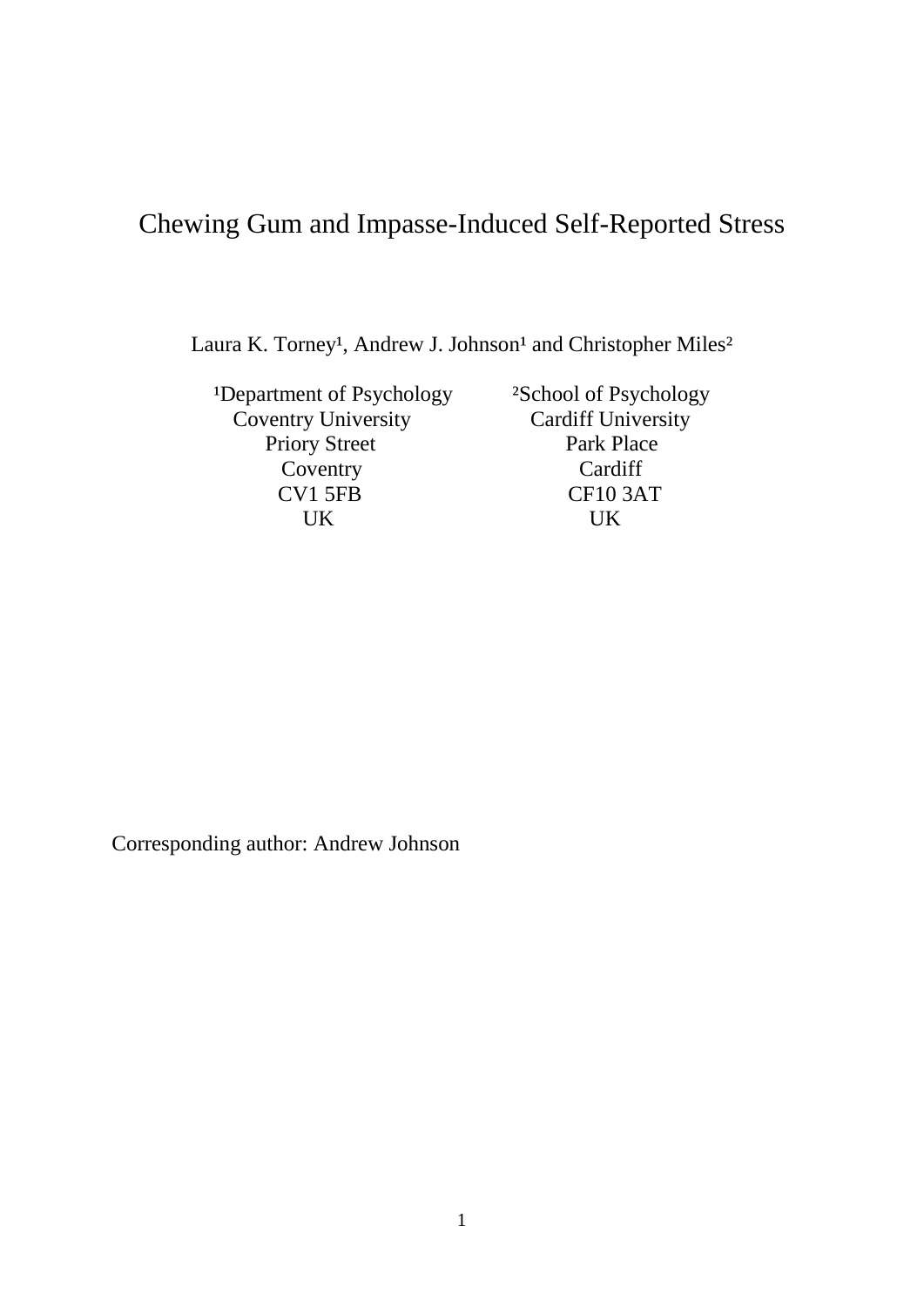## **Acknowledgements**

The authors would like to thank Prof. Debra Zellner for supplying the soluble and insoluble anagrams. We would also like to thank Dr. Richard Stephens and Prof. Debra Zellner for their comments on an earlier draft of the manuscript.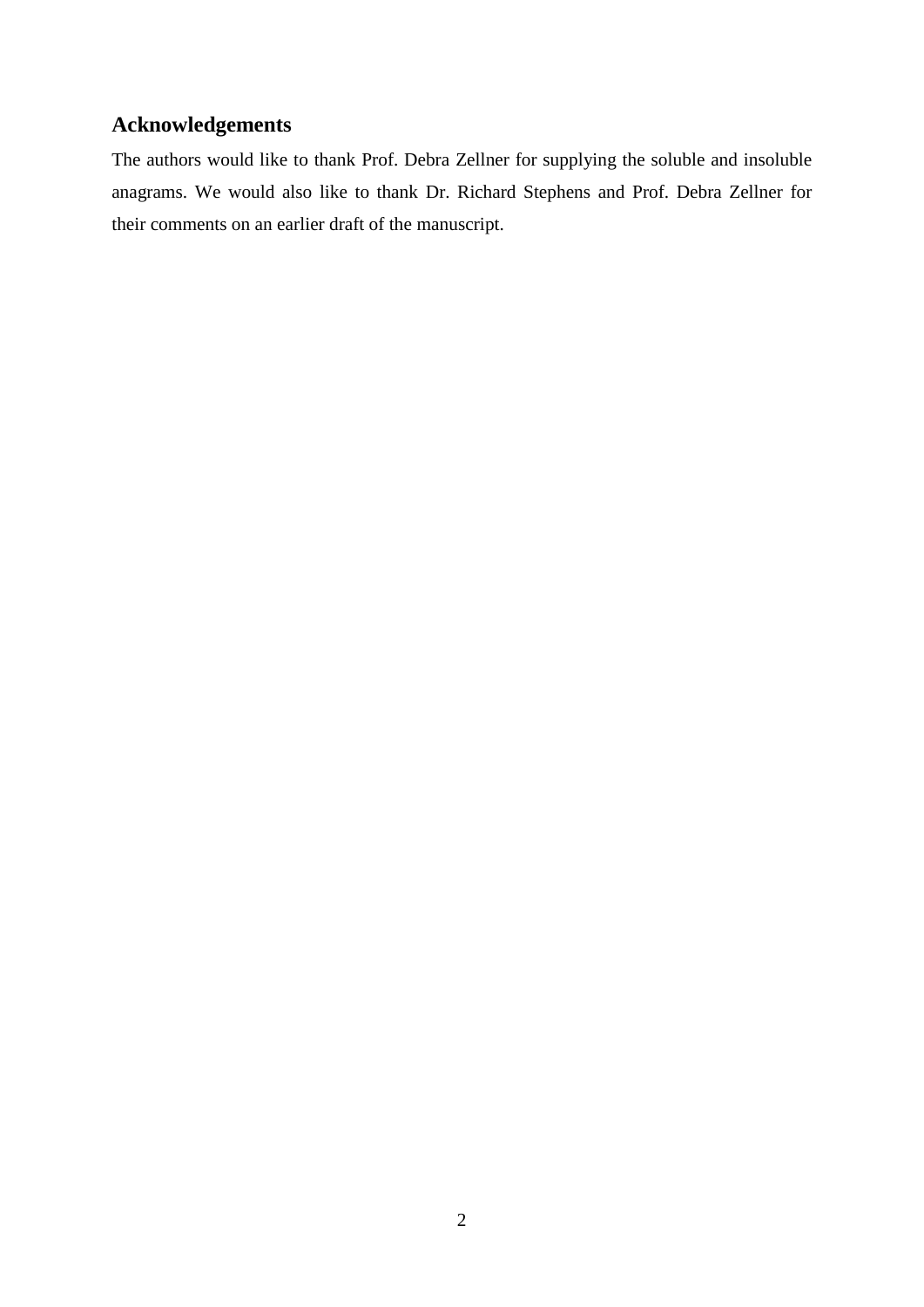### **Abstract**

An insoluble anagram task (Zellner et al., 2006) was used to investigate the proposition that chewing gum reduces self-rated stress (Scholey et al., 2009). Using a between-participants design, forty participants performed an insoluble anagram task followed by a soluble anagram task. These tasks were performed with or without chewing gum. Self-rated measures were taken at baseline, post-stressor, and post-recovery task. The insoluble anagram task was found to amplify stress in terms of increases in self-rated stress and reductions in both selfrated calmness and contentedness. However, chewing gum was found not to mediate the level of stress experienced. Furthermore, chewing gum did not result in superior performance on the soluble anagram task. The present study fails to generalise the findings of Scholey et al. to an impasse induced stress that has social components. The explanation for the discrepancy with Scholey et al. is unclear; however, it is suggested that the impossibility of the insoluble anagram task may negate any secondary stress reducing benefits arising from chewing guminduced task improvement.

Keywords: chewing gum; impasse-induced self-rated stress.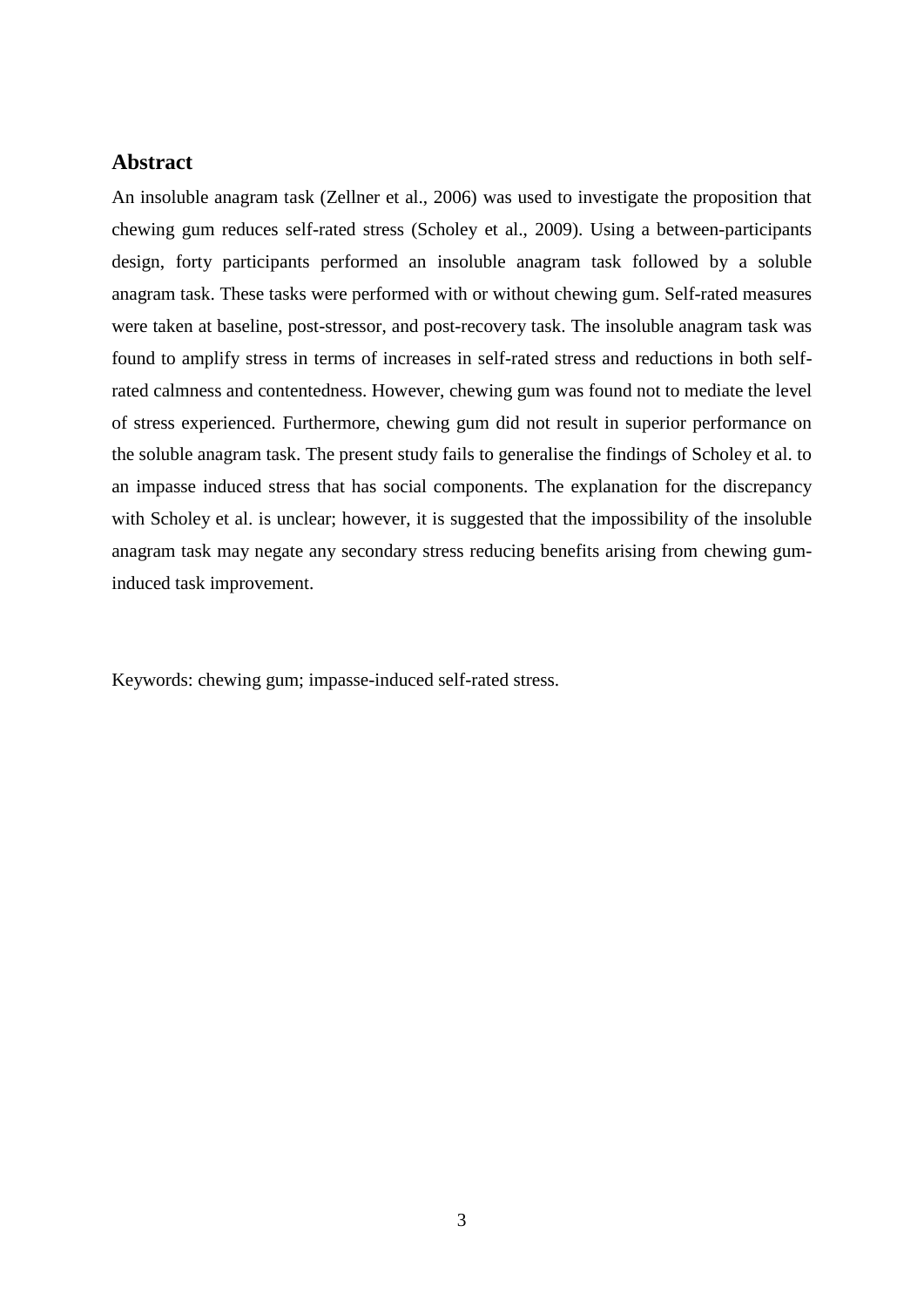#### **Introduction**

In a recent paper Scholey, Haskell, Robertson, Kennedy, Milne, and Wetherell (2009) investigated the effects of chewing gum on task-induced stress. Participants were exposed to a laboratory multi-task stressor with measures of both self-rated and physiological stress and self-rated mood taken before and after the stressor tasks. All participants completed the stressor tasks in both the gum and no gum conditions. Chewing gum was associated with significantly higher self-rated levels of alertness together with decreased levels of self-rated anxiety and stress, and a reduction in salivary cortisol concentrations. Furthermore, overall task performance was significantly higher in the chewing gum condition.

Although the mechanism underpinning stress reduction whilst chewing gum requires elucidation, Scholey et al. (2009) speculate that their findings may be linked to the increased heart rate (Farella, Bakke, Michelotti, Marotta, and Martina, 1999; Wilkinson, Scholey, and Wesnes, 2002) and increased cerebral blood flow (e.g. Sesay, Tanaka, Ueno, Lecaroz, and De Beaufort, 2000) associated with chewing gum. Additionally, Kern, Oakes, Stone, McAuliff, Kirschbaum, and Davidson (2008) have demonstrated that the increase in glucose metabolism in the rostral medial prefrontal cortex (areas BA9 and BA10) is associated with decreases in salivary cortisol concentrations following the Trier Social Stress task. On the basis of these findings, one might speculate that the increased cerebral blood flow (e.g. Sesay et al., 2000), and related accentuation of glucose delivery (Onozuka, Fujita, Watanabe, Hirano, Niwa, Nishiyama, and Saito, 2002; and suggested by Stephens and Tunney, 2004), act to reduce stress via an increase in the pre-frontal cortex glucose metabolism. Furthermore, numerous studies have reported increased cerebral activity following the chewing of gum (e.g. Fang, Li, Lu, Gong and Yew, 2005; Hirano, Obata, Kashikura, Nonaka, Tachibana, Ikehira, and Onozuka, 2008) and have shown that this effect is specific to the act of chewing gum rather than mimicry of the motion (Sakamoto, Nakata, and Kakigi, 2009; Takada and Miyamoto, 2004). One might argue, therefore, that the increased neural activation facilitates task performance, thereby reducing stress.

Notwithstanding the findings of stress reduction whilst chewing gum, to date, studies reporting the effects of chewing gum on cognition and physiology have proven controversial. For instance, the facilitative effects of chewing gum on memory (Wilkinson et al., 2002; Stephens and Tunney, 2004) have proved difficult to replicate (Tucha, Meckilinger, Maier,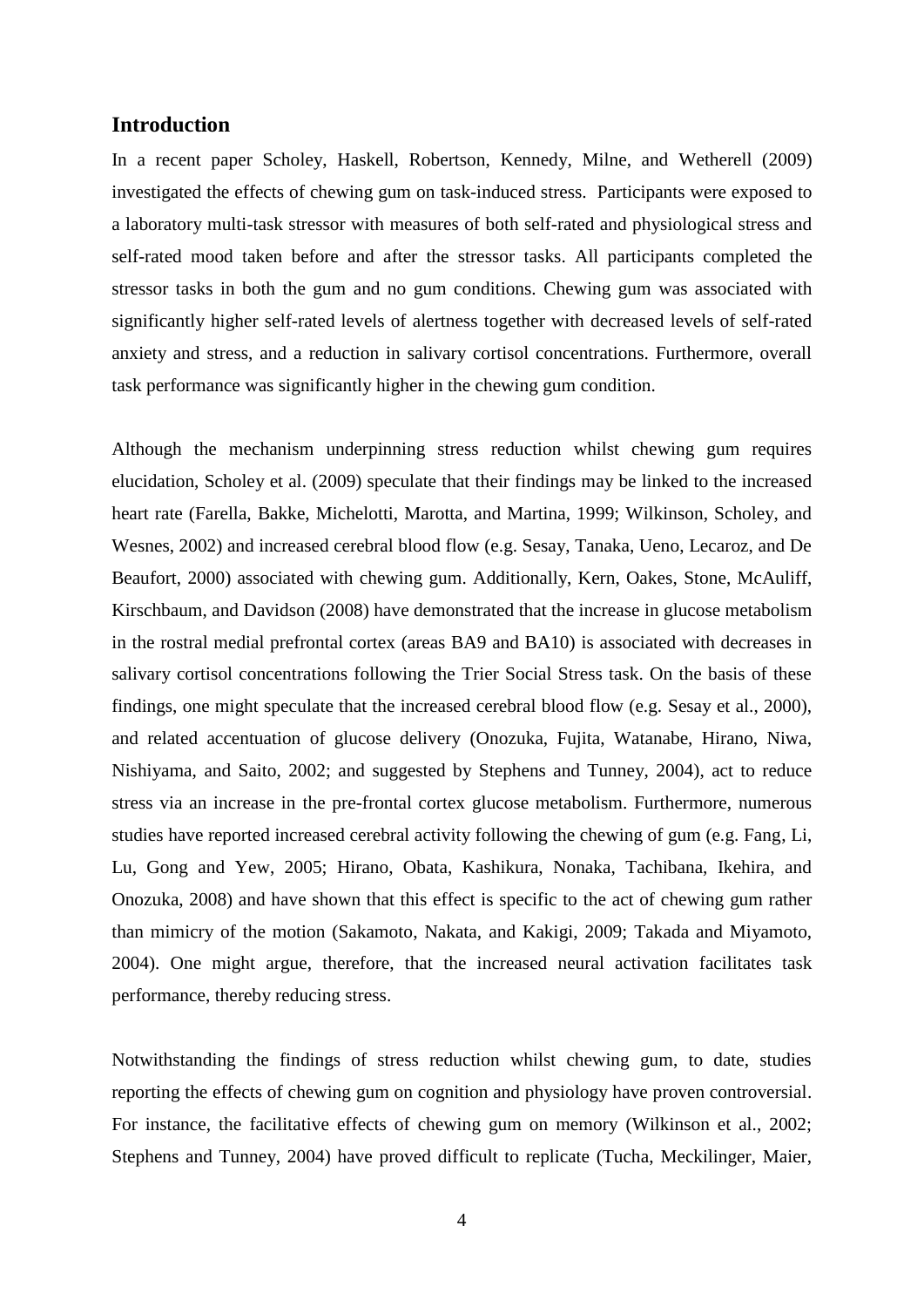Hammerl, and Lange, 2004) as have the accentuating effect of chewing gum on heart rate (Wilkinson et al., 2002; Tucha et al., 2004). In addition, a series of studies investigating chewing gum induced context-dependent memory effects have produced contradictory findings (see, Baker, Bezance, Zellaby, and Aggleton, 2004; Johnson and Miles, 2007, 2008; Miles and Johnson, 2007; Miles, Charig, and Eva, 2008).

The following study investigates further the effects of chewing gum on stress but extends previous work to impasse-induced, rather than multi-tasking induced stress. To this end, the present study utilises an anagram stressor task developed by Zellner, Loaiza, Gonzalez, Pita, Morales, Percora, and Wolf (2006), that has been demonstrated to increase self-rated measures of stress (Zellner et al., 2006; Zellner, Saito, and Gonzalez, 2007). The anagram stressor task differs from that employed by Scholey et al. (2009) in that it encompasses an emotional component: intuitively, one might predict a degree of frustration resulting from the inability to solve the anagrams, coupled with both social embarrassment and fear of negative appraisal from the experimenter. In this respect, the task has parallels with the Trier Social Stress Task (TSST, Kirschbaum, Pirke, and Hellhammer, 1993) in which social stress is elicited via participation in a mock interview. The present study, therefore, investigates the extent to which the attenuating effect of chewing gum on multi-task induced stress (Scholey et al., 2009) can be generalised to a more social-induced stress. Furthermore, acute stress has been shown to impair cognition (e.g. working memory, al'Absi, Hugdahl, Lovallo, 2002; long-term memory retrieval, Tollenaar, Elzinga, Spinhoven, and Everaerd, 2008). Following the stressor task, participants receive soluble anagrams enabling the assessment of chewing gum on task performance whilst recovering from stress. Given the improved task performance under stress reported by Scholey et al. (2009), coupled with the findings that chewing gum can facilitate working memory (Wilkinson et al., 2002; Stephens and Tunney, 2004), the study investigates the further hypothesis that chewing gum can facilitate task performance for participants recovering from stress.

For the present study both self-rated stress and mood are examined at baseline, post-insoluble anagram task, and post-soluble anagram task. If chewing gum acts to reduce the negative effects of the stressor task, then an interaction between anagram task and gum condition would be predicted. Specifically, post-insoluble anagram task, self-rated stress should be reduced and self-rated mood elevated in the gum group relative to the non-gum group. Furthermore, if chewing gum facilitates task performance when under conditions of stress,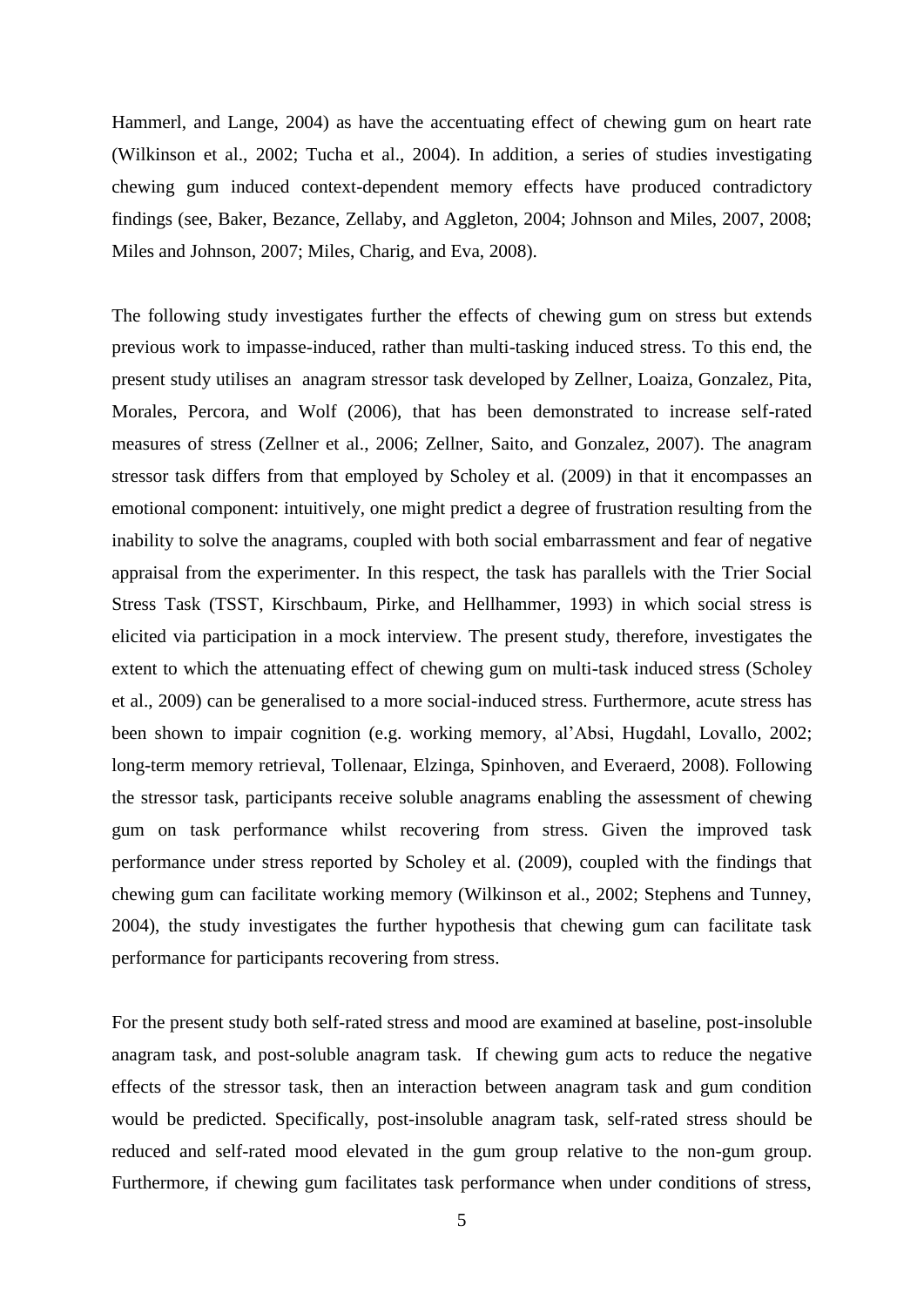we predict that for the post-stressor soluble anagrams participants chewing gum should complete significantly more anagrams.

#### Method

**Participants.** Forty (20 males, 20 females, mean age = 20 years and 11 months) Coventry University Psychology undergraduates participated in exchange for course credit. Participants were pseudo-randomly assigned in equal numbers to one of two experimental groups such that both groups comprised equal numbers of male and female participants.

**Materials.** The Bond Lader Visual Analogue Mood Scales (VAMS) (Bond and Lader, 1974) was employed. It comprises 16 mood questions, with mood antonyms anchoring either end of a 100mm line. The antonyms are: alert-drowsy, calm-excited, strong-feeble, muzzy-clear headed, well coordinated-clumsy, lethargic-energetic, contented-discontented, troubledtranquil, mentally slow-quick witted, tense- relaxed, attentive-dreamy, incompetentproficient, happy-sad, antagonistic-amicable, interested-bored, and withdrawn-gregarious. The VAMS had an additional seventeenth imbedded stress question of: no stress at all-worst stress imaginable. Participants are instructed to rate, with respect to each antonym pairing, how they are feeling at that precise moment.

A set of ten soluble anagrams and ten insoluble anagrams (Zellner et al., 2006; 2007) was employed. Each anagram comprised a 1-2 syllable word of 5-letters. The insoluble anagram list included a single soluble anagram (exits – exist) intended to limit the possibility that participants believed the set to be impossible.

In the experimental condition all participants chewed a single pellet of Wrigley's spearmint sugar free gum.

**Design**. A mixed 2x3 design was adopted where the first factor was between-participants and refers to group (chewing gum versus no chewing gum) and the second within-participants factor refers to experimental stage (baseline, post-insoluble anagram task, and post-soluble anagram task). The dependent measures were self-rated mood (as measured by the Bond Lader VAMS and factored into 3 separate measures of calmness, contentedness, and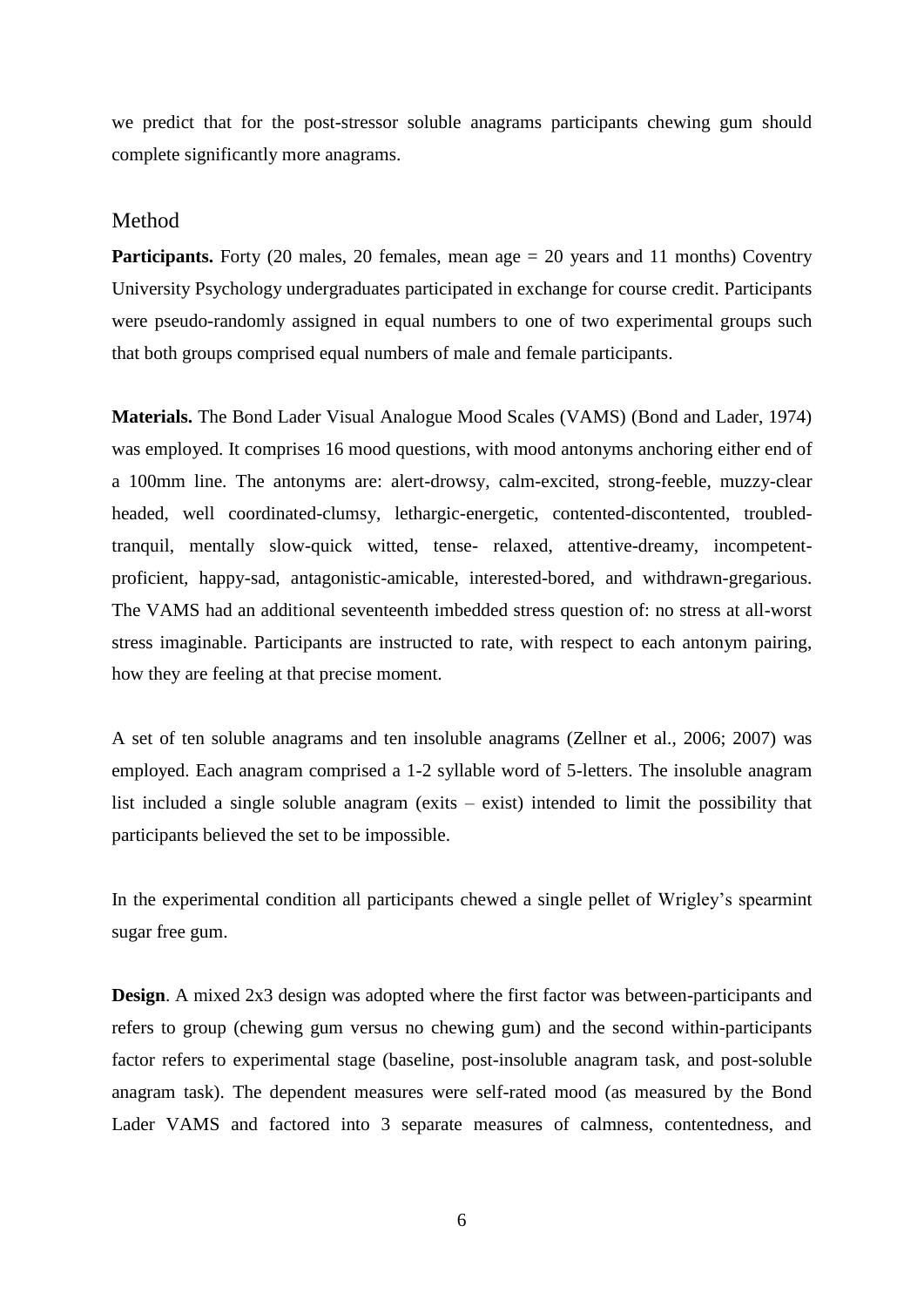alertness) and self-rated stress. An additional dependent measure was the number of correctly completed anagrams.

**Procedure.** Participants were tested individually in a well-ventilated laboratory and sat at a desk facing the wall. Participants completed the Bond-Lader VAMS with imbedded stress scale and then received either a single pellet of gum or no gum. Participants in the chewing gum condition were instructed to chew throughout the duration of the experiment. Participants in the no chewing gum condition were instructed to conduct the tasks without chewing. Participants were then given the list of 10 insoluble anagrams and were instructed that they had five minutes to complete as many as possible. Following the anagram task participants completed a second Bond-Lader VAMS with imbedded stress scale. Participants were then given the list of 10 soluble anagrams and were instructed that they had five minutes to complete as many as possible. Upon completion of the second anagram task participants were given a final Bond-Lader VAMS with imbedded stress scale to complete.

#### Results

#### **Self-rated Stress**

Self-rated stress scores across the three experimental stages for the chewing gum and control conditions are shown in Figure 1. The effect of the task and intervention (chewing gum) on stress levels was examined via a two-factor (2x3) mixed design ANOVA. The ANOVA revealed a main effect of experimental stage,  $F(2,76)=9.56$ ,  $p<0.001$ , partial eta squared = 0.20. Post-hoc Bonferroni t-test comparisons revealed that self-rated stress immediately following the stressor was significantly higher than baseline (mean stress = 33.4 and 44.3, for baseline and post-stressor task, respectively),  $t(39)=4.40$ ,  $p<0.001$ . This finding shows that the insoluble anagrams increased self-rated stress levels. Furthermore, self-rated stress following the recovery task (mean stress = 38.4) was significantly lower than self-rated stress immediately post-stressor, (mean stress  $= 44.3$  and 38.4, respectively),  $t(39)=2.80$ ,  $p=0.008$ . This finding indicates that the recovery task (soluble anagrams) reduced stress levels in participants. There was a non-significant difference between baseline self-rated stress and post-recovery task self-rated stress (mean stress  $=$  33.4 and 38.4, respectively),  $t(39)=1.78$ , *p*=0.08. This finding indicates that the effect of the stressor was acute, such that perceived stress levels normalised following the recovery task. The main effect of chewing gum condition was non-significant,  $F(1,38)=0.004$ ,  $p=0.95$ , partial eta squared <0.001 (mean self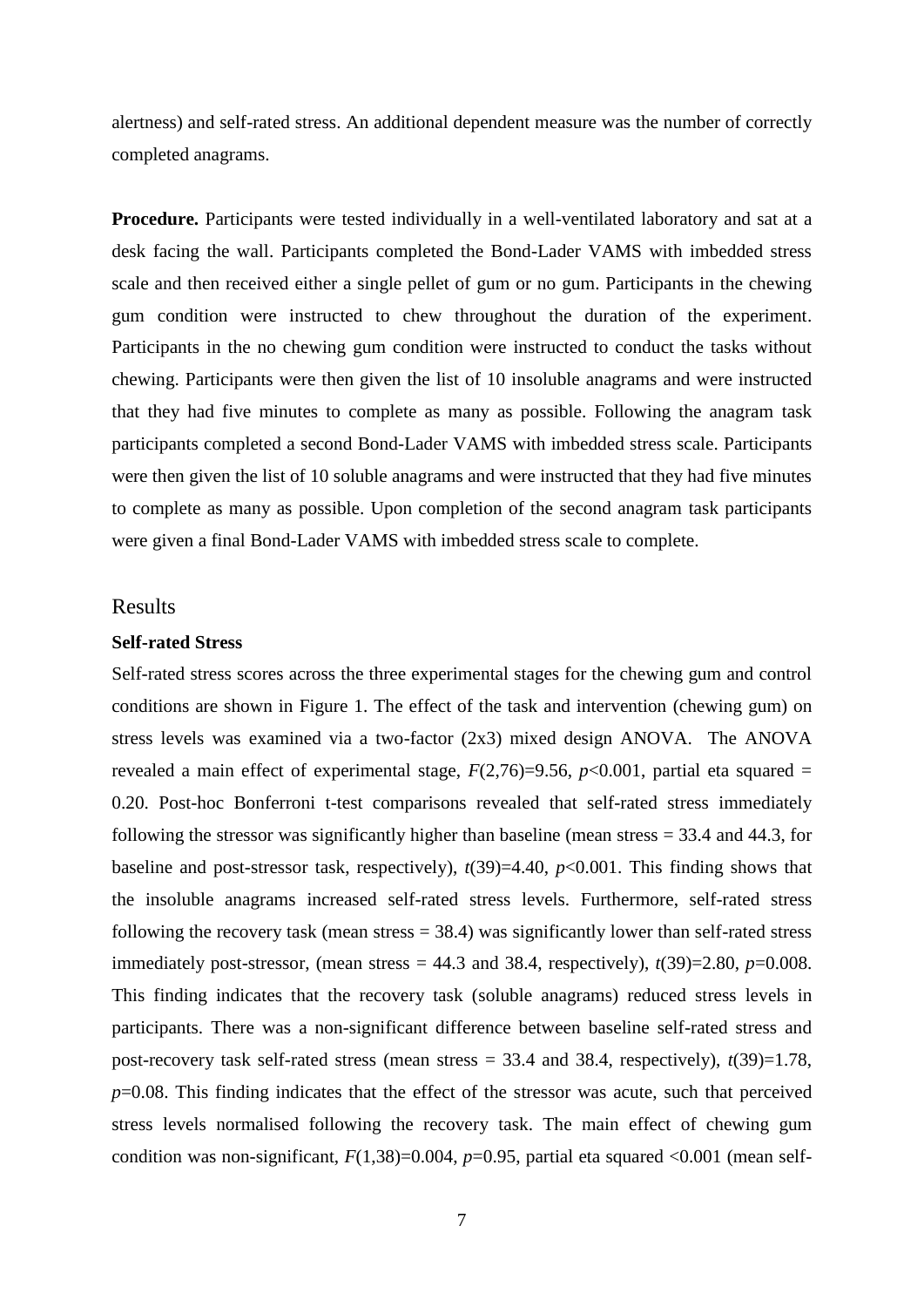rated stress in the chewing gum condition  $=$  38.48; mean self-rated stress in the non-chewing gum condition = 38.92). The predicted interaction between experimental stage and chewing gum condition was also non-significant,  $F(2,76)=0.52$ ,  $p=0.59$ , partial eta squared = 0.01.

Figure 1 about here please

----------------------------------------------------------------------------------------------------------------

----------------------------------------------------------------------------------------------------------------

#### **Self-Rated Mood**

The effect of the stress task and gum condition on mood measured by the Bond-Lader VAMS was also assessed. A series of two-way (2x3) mixed design ANOVAs were computed independently on the contentedness, calmness and alertness measures.

A main effect of experimental stage was found for self-rated contentedness (*F*(2,72)=4.76,  $p=0.01$ , partial eta squared  $=0.11$ ) and calmness  $(F(2.72)=4.18, p=.02$ , partial eta squared  $=$ 0.10). Post-hoc Bonferroni t-tests showed that both measures were significantly reduced after the stressor (contentedness  $t(39)=2.79$ ,  $p=0.008$  and calmness  $t(39)=2.70$ ,  $p=0.01$ ). A borderline main effect of experimental stage was found for self-rated alertness, *F*(2,72)=3.03,  $p=0.054$ , partial eta squared = 0.07. Post-hoc Bonferroni t-tests showed that participants were more alert following the soluble anagram task (post-recovery task),  $t(39)=2.55$ ,  $p=0.015$ .

There were no significant main effects of chewing gum for contentedness, calmness, and alertness, *F*s<1. Furthermore, the predicted interaction between experimental stage and chewing gum condition was non-significant for self-rated contentedness (*F*(2,76)=2.10,  $p=0.13$ , partial eta squared = 0.052), calmness ( $F<1$ ), and alertness ( $F<1$ ).

#### **Cognitive Task Performance (Post-Stressor)**

Chewing gum was found to have no effect on the number of correct anagrams completed in the recovery-task (mean percentage correct anagrams in chewing gum condition  $= 69\%$ ; mean percentage correct anagrams in the no chewing gum condition  $= 63.5\%$ ),  $t(38)=0.99$ , *p*=0.33.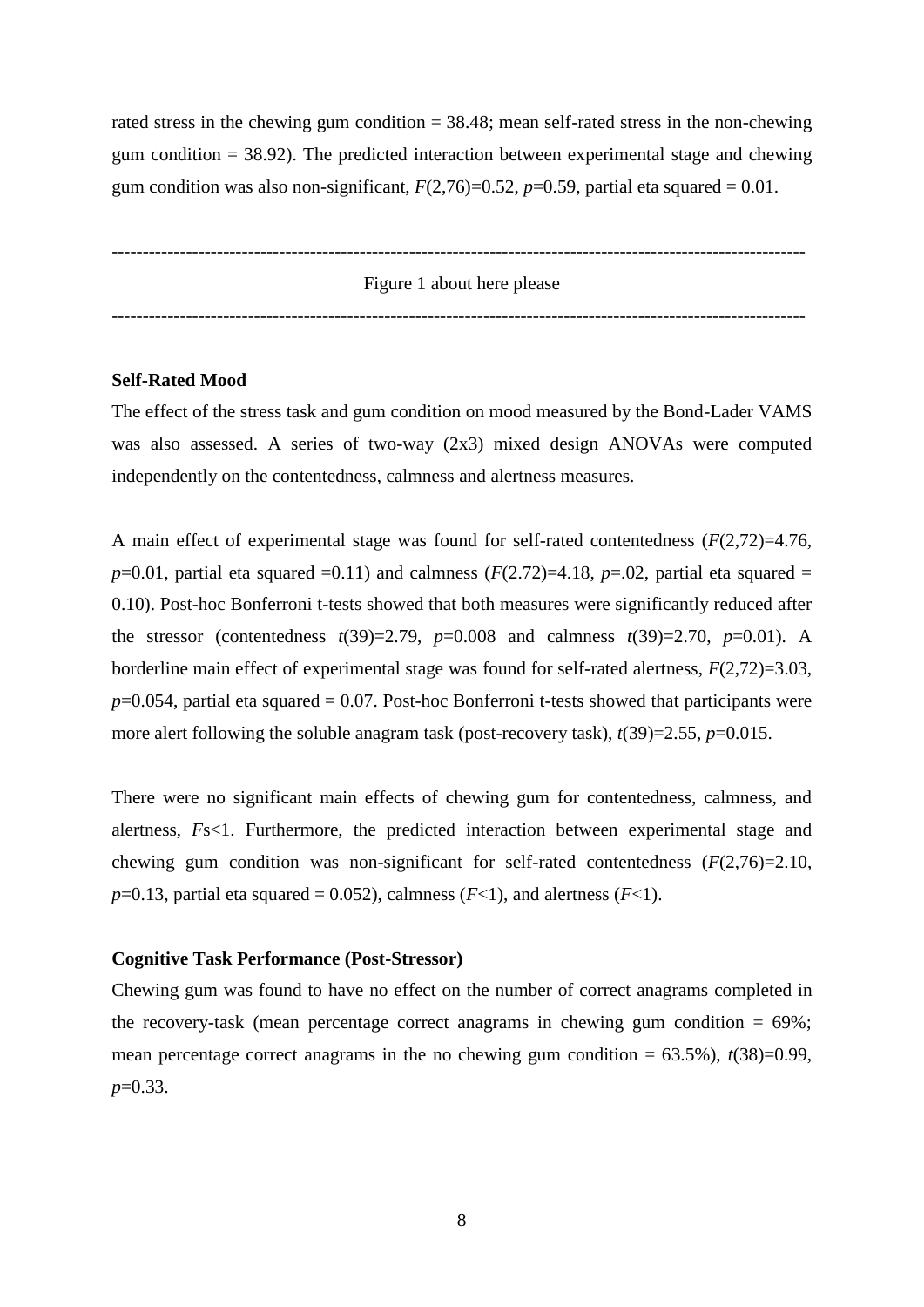#### Discussion

The present study investigated the effects of chewing gum on impasse-induced stress. Consistent with the findings of Zellner and colleagues (Zellner et al., 2006; Zellner et al., 2007) the insoluble anagram task significantly increased participants' stress as evidenced by significant increases in self-rated stress and significant decreases in both calmness and contentedness. The insoluble anagram task had no effect on self-rated alertness. Crucially, chewing gum was found not to have an effect on self-rated stress. A significant interaction between experimental stage (baseline, post-stressor, post-recovery task) and gum condition (gum and no gum) was predicted, wherein the chewing gum conditions would differ poststressor. This was not found for any of the measures suggesting that chewing gum does not reduce stress induced via an insoluble anagram task. Furthermore, there was no evidence of chewing gum improving the stressor-induced reductions in mood (i.e. calmness and contentedness), nor did chewing gum increase overall alertness. Finally, the act of chewing gum failed to significantly improve performance on the soluble anagrams task.

The present data contradict the findings of Scholey et al. (2009) who reported significant reductions in self-rated stress following a period of chewing gum. However, it should be noted that the 20 minute stressor employed by Scholey et al. was four times longer than the current stress task and it is, therefore, possible that a greater period of chewing is required in order to observe stress reductions. Scholey et al. also reported significant reductions in salivary cortisol concentrations. Indeed, it is a noted limitation of the present study that biological measures of stress are not included (furthermore, preliminary data from our laboratory supports the reduction in salivary cortisol concentrations for gum chewers following a multi-tasking stressor, Johnson, Jenks, Albert, Miles, and Cox, in preparation). However, it should be noted that the reliability of the association between physiological and self-rated stress has been questioned (Eck, Berkhof, Nicholson, and Sulon, 1996). Since selfrated and physiological stress may be underpinned by different mechanisms, the present study has focussed uniquely on the effect of chewing gum on perceived stress and does not assess the effect of chewing gum on cortisol levels.

Although it is unclear why the present data do not replicate the findings of Scholey et al., we have identified five possible explanations. First, the inability to find an effect may be an artefact of insufficient statistical power. Specifically, in Scholey et al. there is a within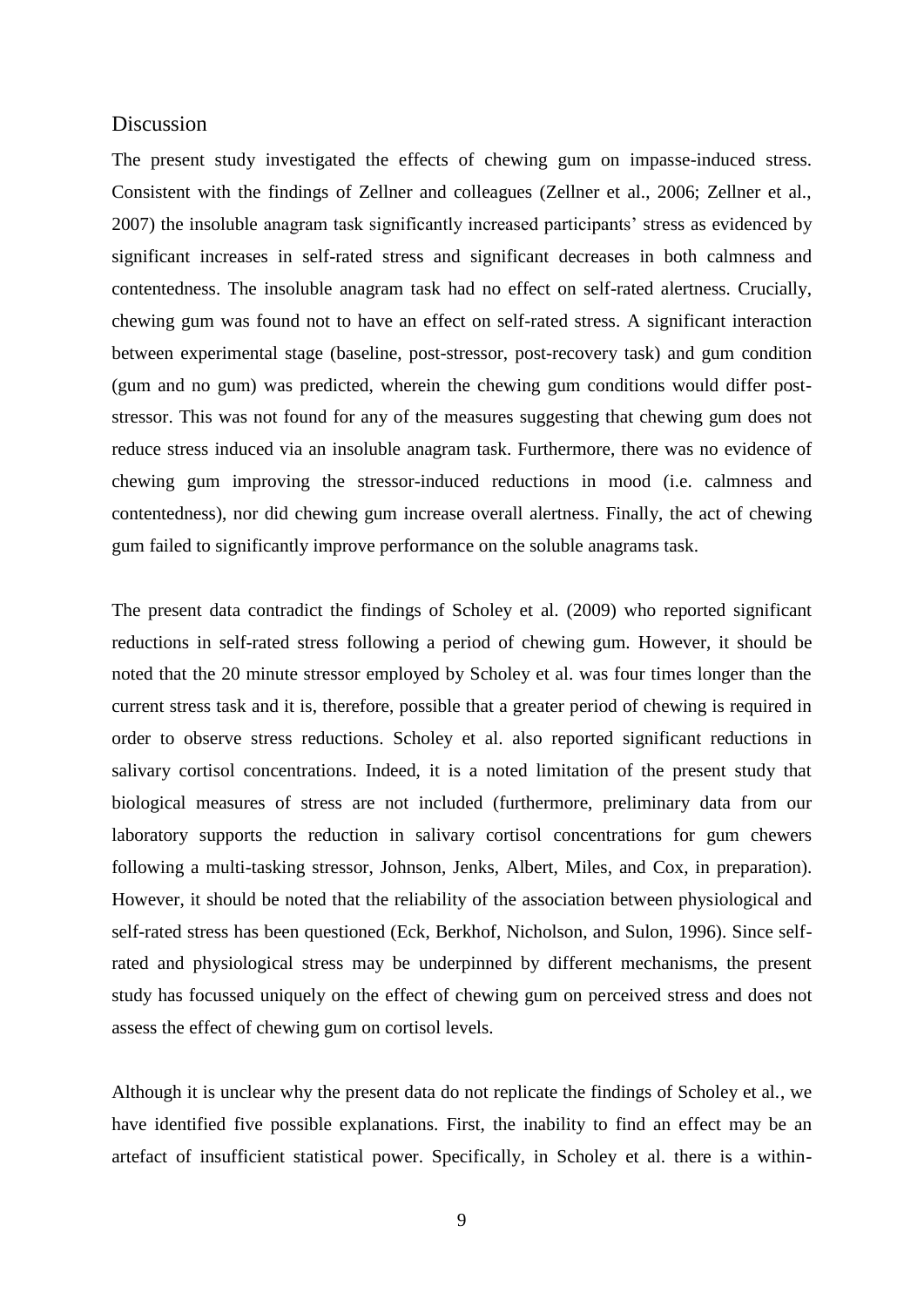participants design using 40 participants, whereas, in the present study we employ two groups of 20 participants. However, the chewing gum effect size for the self-rated stress measure was extremely small (partial eta squared <0.001). To have an 80% chance of obtaining a significant difference with such an effect size would necessitate an extremely large sample size far beyond that employed by Scholey et al. We would argue, therefore, that insufficient statistical power is an inadequate explanation.

Second, as aforementioned, chewing throughout the five minute stressor may be an insufficient duration for chewing gum to reduce stress. Third, it is possible that a large increase in stress is required before chewing gum can induce attenuation. The possibility that the insoluble anagram task was insufficiently stressful to induce a stress increase of necessary magnitude was investigated by comparing our data with those of Scholey et al. (2009). Following the medium intensity stressor task used by Scholey et al., the authors report a mean increase of 10.61 in self-rated stress for the no gum condition. The present study used the same stress antonym but embedded it within the Bond Lader VAMS and for the no gum condition a mean increase of 10.3 in the self-rated stress measure was reported. A one sample t-test compared the stress increase in the present study with the mean stress increase in Scholey et al. and revealed a non-significant difference,  $t$ <1. Furthermore, there were not differences in proportional stress change as a one sample t-test revealed that baseline selfrated stress in the present study (33.4) did not significantly differ with the mean baseline selfrated stress in Scholey et al.'s medium intensity condition (28.01), *t*(39)=1.41, *p*=0.17. These analyses suggest that the inability to observe an effect of gum on stress was not due to the task inducing relatively weak changes in self-rated stress. Indeed, the substantial effect on stress of the insoluble anagram task is further supported by its impact upon dietary choices (Zellner et al., 2006; 2007).

A fourth explanation is that the effect of chewing gum on stress is restricted to certain types of stress. The present stressor arguably encompasses components of both social embarrassment and fear of negative appraisal. The association between chewing gum and stress reduction may, therefore, be limited to working load-induced stress and not generalised to social stress. Such a proposition requires further investigation.

A fifth explanation for the discrepancy between Scholey et al. and the present data may relate to the mechanisms underpinning stress reduction. As argued earlier, the reduction in stress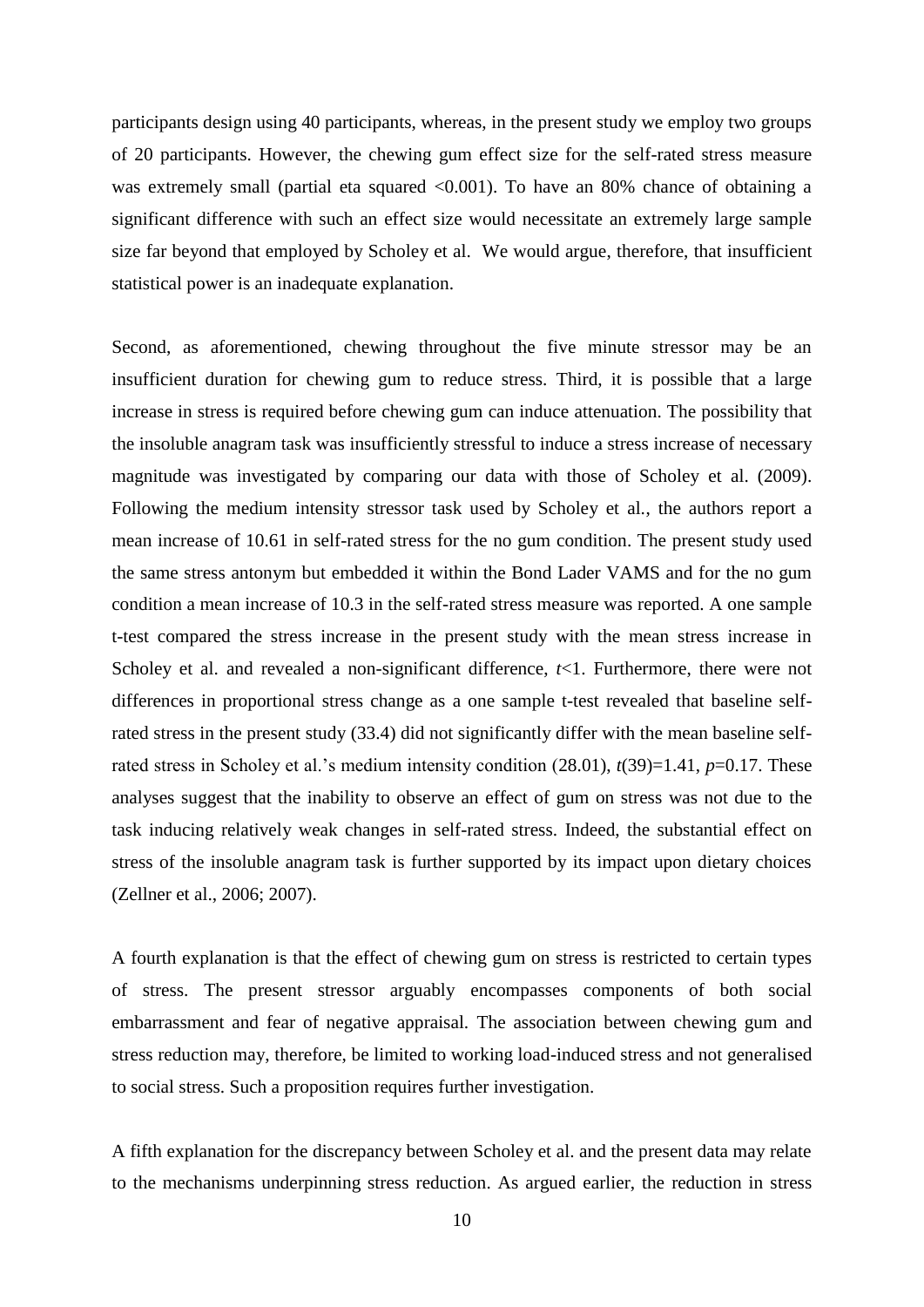may be secondary to the facilitative effects of chewing gum on task performance (induced via increased cerebral activity, e.g. Onozuka et al., 2002). Scholey et al. observed significantly greater overall task performance in the chewing gum condition. Such superior task performance on the multi-tasking paradigm may have affected stress due to the perceived difficulty of the task. However, in the present study the task was impossible; consequently, chewing gum cannot facilitate performance and induce secondary benefits on stress. This hypothesis requires further investigation but is mired by the general unreliability of chewing gum effects on cognition. Indeed, irrespective of the mechanism underpinning nonreplication, the present data further contribute to the general unreliability of associations between task performance and chewing gum reported in the literature (e.g. see chewing gum context-dependent memory studies; Baker et al., 2004; Johnson and Miles, 2007 etc). The failure to observe a difference between our gum and no gum groups in the post-stressor soluble anagram task generates further ambiguity with respect to the effect of chewing gum on cognitive performance (e.g. see Wilkinson et al., 2002; Stephens and Tunney, 2004; Tucha et al., 2004). Further research is therefore required to isolate the exact conditions under which beneficial effects of chewing gum can be observed.

#### References

al'Absi, M., Hugdahl, K., Lovallo, W.R. (2002). Adrenocortical stress responses and altered working memory performance. *Psychophysiology*, 39, 95-99.

Baker, J. R., Bezance, J. B., Zellaby, E. and Aggleton, J. P. (2004). Chewing gum can produce context-dependent effects upon memory. *Appetite*, 43, 207-210.

Bond, A. and Lader, M. (1974). The use of analogue scales in rating subjective feeling. *British Journal of Medical Psychology*, 47(3), 211-218.

Eck, M., Berkhof, H., Nicolson, N., and Sulon, J. (1996). The effects of perceived stress, traits, mood states, and stressful daily life events on salivary cortisol. *Psychosomatic Medicine, 58*, 447-458.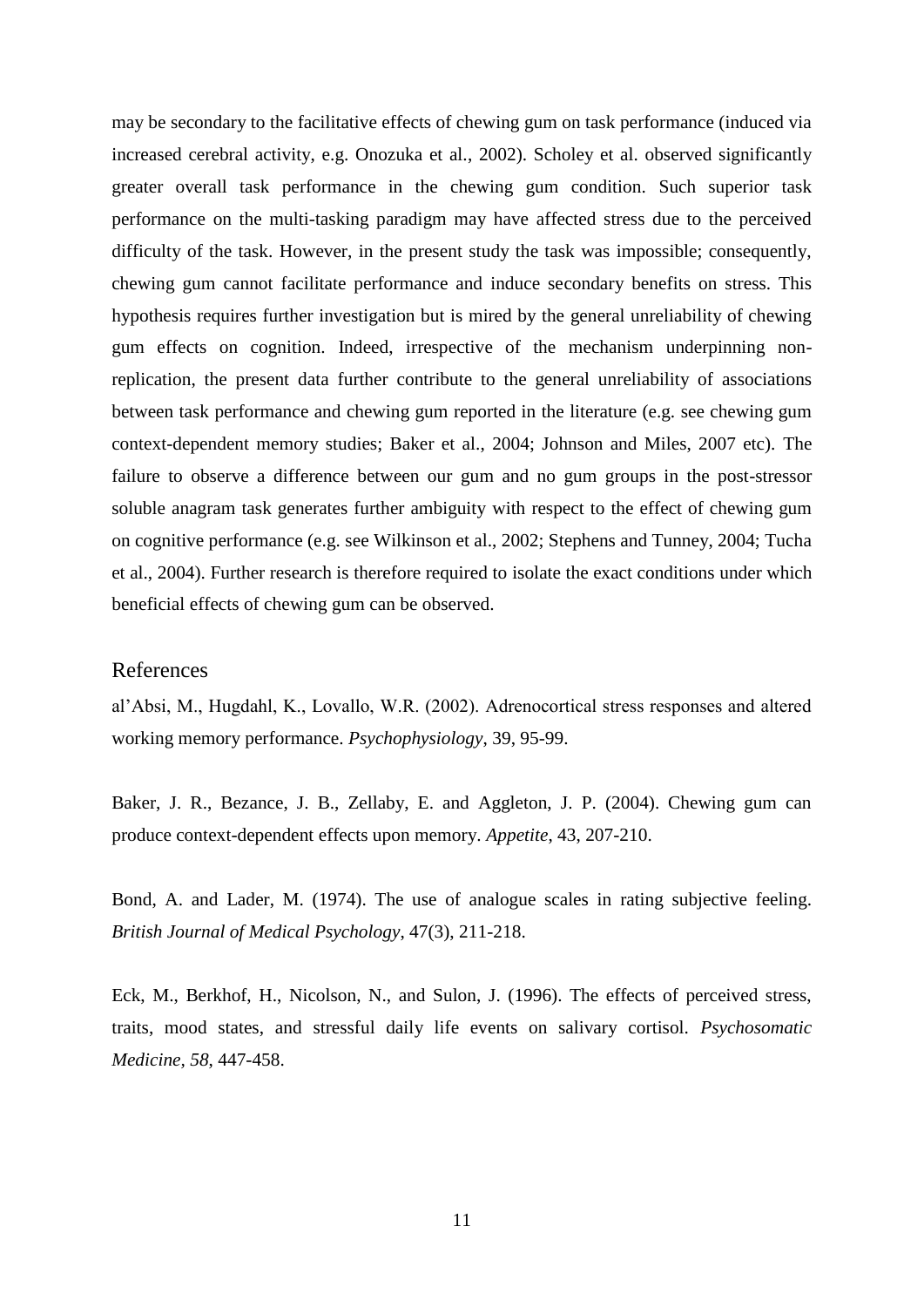Farella, M., Bakke, M., Michelotti, A., Marotta, G. and Martina, R. (1999). Cardiovascular responses in humans to experimental chewing of gums of different consistencies. *Archives of Oral Biology*, 44, 835-842.

Fang, M., Li, J.C., Lu, G., Gong, X.Y. and Yew, D.T. (2005). A fMRI study of age-related differential cortical patterns during cued motor movements. *Brain Topography. 17(3)*, 127- 137.

Hirano, Y., Obata, T., Kashikura, K., Nonaka, H., Tachibana, A., Ikehira, H., and Onozuka, M. (2008). Effects of chewing in working memory processing. *Neuroscience Letters, 436*, 189-192.

Johnson, A.J., Jenks, R., Albert, M., and Miles, C., and Cox, M. (in preparation). The effects of chewing gum on multi-task laboratory stress: a replication.

Johnson, A.J., and Miles, C. (2007). Evidence against memorial facilitation and contextdependent memory effects through the chewing of gum. *Appetite*, 48, 394-396.

Johnson, A.J. and Miles, C. (2008). Chewing-gum and context dependent memory: the independent roles of chewing gum and mint flavour. *The British Journal of Psychology*, 99, 293-306.

Miles, C., Charig, R., and Eva, H. (2008). Chewing gum as context: effects in long-term memory. *Journal of Behavioural and Neuroscience Research*, 6, 1-5.

Miles, C. and Johnson, A.J. (2007). Chewing gum and context dependent memory: A reexamination. *Appetite*, 48(2*)*, *154-158.*

Kern, S., Oakes, T.R., Stone, C.K., McAuliff, E.M., Kirschbaum, C., and Davidson, R.J. (2008). Glucose metabolic changes in prefrontal cortex are associated with HPA axis response to psychosocial stressor. *Psychoneurocrinology*, 33(4), 517-529.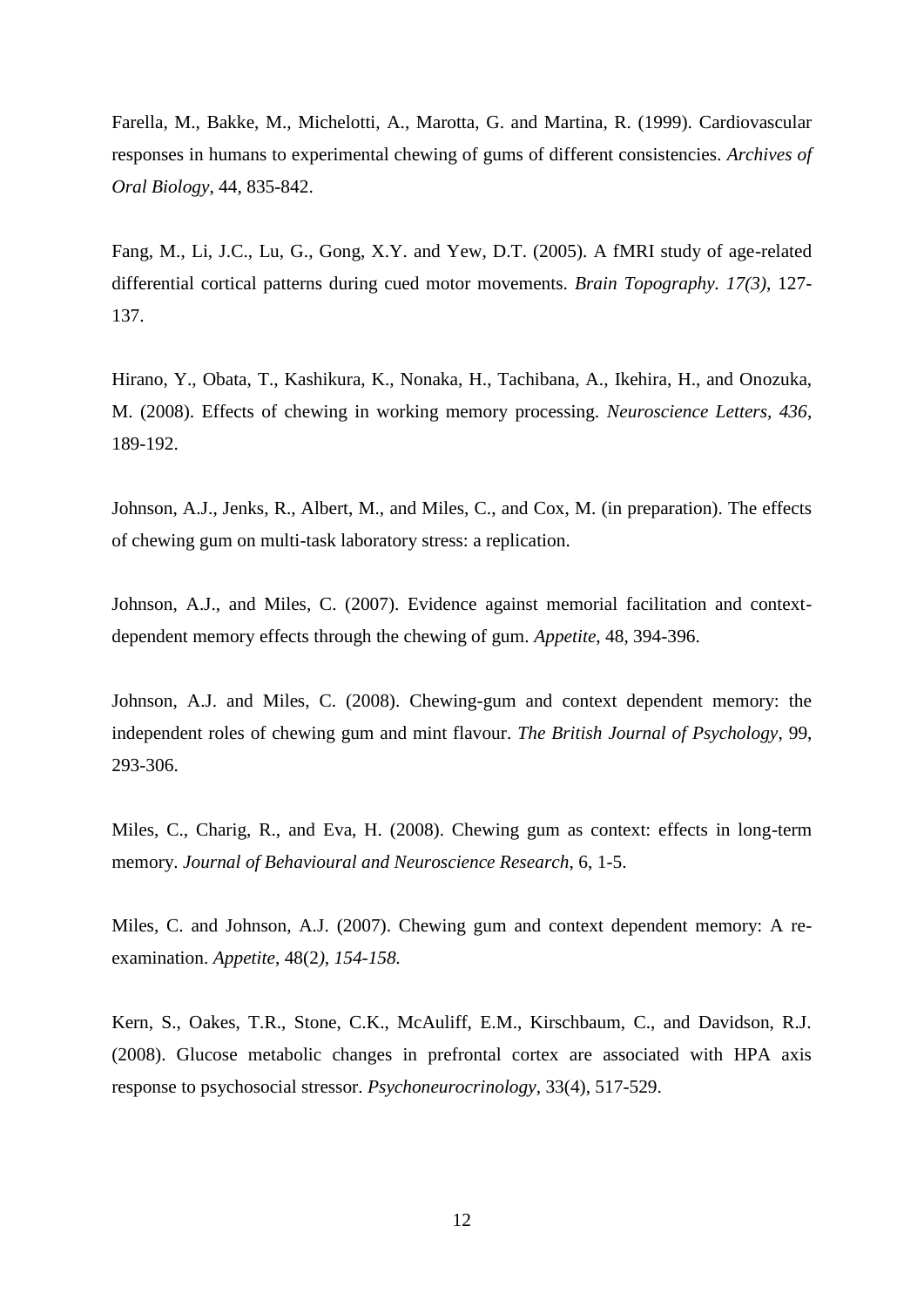Kirschbaum, C., Pirke, K.M., and Hellhammer, D.H. (1993). The Trier Social Stress Task – a tool for investigating psychobiological stress responses in a laboratory setting. *Neuropsychobiology*, 28, 76-81.

Onozuka, M., Fujita, M., Watanabe, K., Hirano, Y., Niwa, M., Nishiyama, K. and Saito, S. (2002). Mapping brain region activity during chewing: A Functional Magnetic Resonance Imaging study*. Journal of Dental Research*, 81(11), 743-746.

Sakamoto, K., Nakata, H. and Kakigi, R. (2009). The effect of mastication on human cognitive processing: A study using event-related potentials. *Clinical Neurophysiology, 120*, 41-50.

Scholey, A., Haskell, C., Robertson, B., Kennedy, D., Milne, A., and Wetherell, M. (2009). Chewing gum alleviates negative mood and reduces cortisol during acute laboratory psychological stress. *Physiology and Behaviour*, 97, 304-312.

Sesay, M., Tanaka, A., Ueno, Y., Lecaroz, P., and De Beaufort, D.G. (2000). Assessment of regional cerebral blood flow by xenon-enhanced computed tomography during mastication in humans. *Keio Journal of Medicine*, 49,(1), A125-128.

Stephens, R. and Tunney, R. J. (2004). Role of glucose in chewing gum-related facilitation of cognitive function. *Appetite*, 43(2), 211-213.

Takada, T. and Miyamoto, T. (2004). A fronto-parietal network for chewing of gum: a study on human subjects with functional magnetic resonance imaging. *Neuroscience Letter, 360*, 137-140.

Tollenaar, M.S., Elzinga, B.M., Spinhoven, P., and Everaerd, W.A.M. (2008). The effects of cortisol increase on long-term memory retrieval during and after acute psychosocial stress. *Acta Psychologica*, 127, 542-552.

Tucha, O., Mecklinger, L., Maier, K., Hammerl, M. and Lange, K. W. (2004). Chewing gum differentially affects aspects of attention in healthy subjects. *Appetite*, 42(3), 327-329.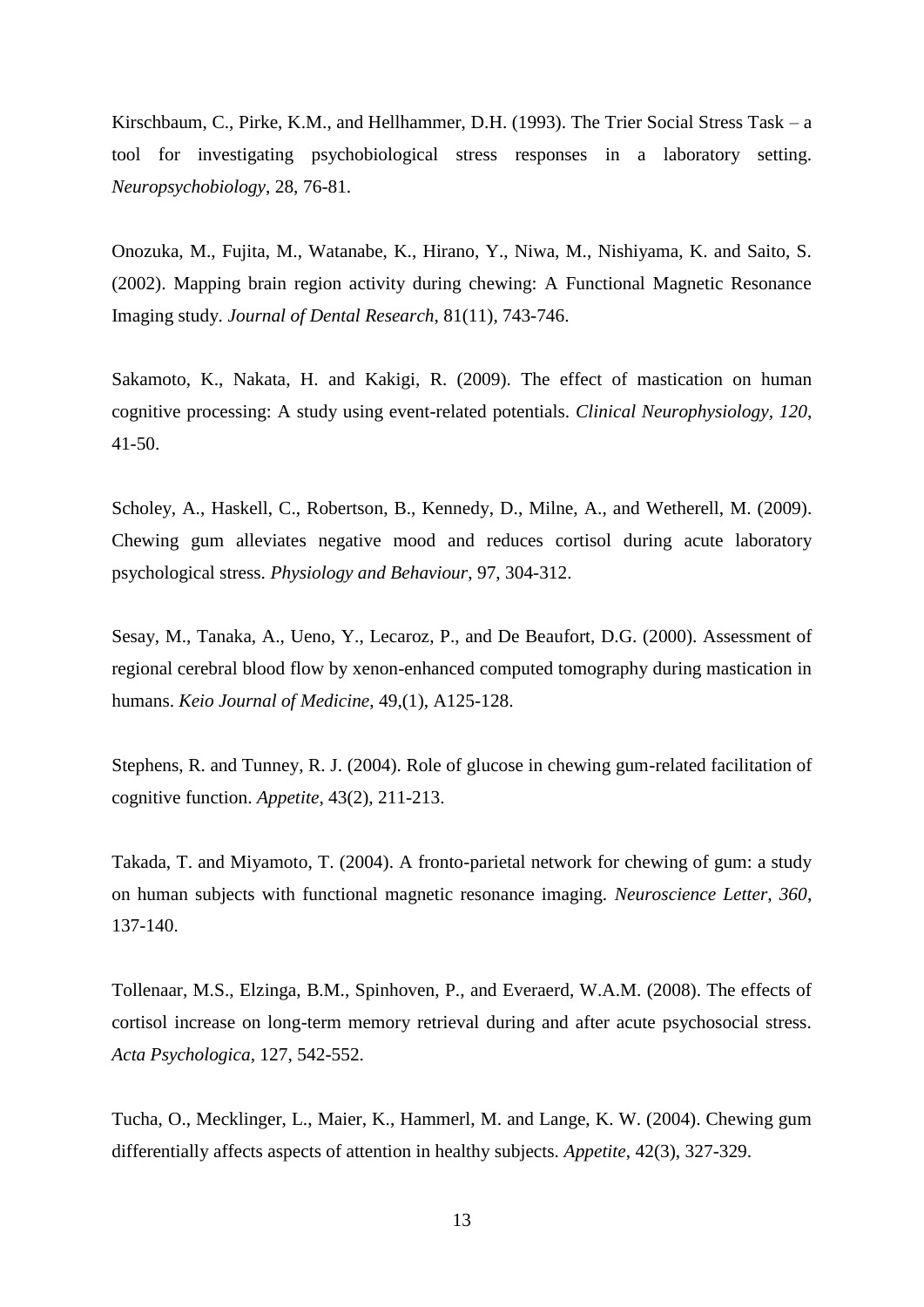Wilkinson, L., Scholey, A. and Wesnes, K. (2002). Chewing gum selectively improves aspects of memory in healthy volunteers. *Appetite*, 38, 235-236.

Zellner, D., Loaiza, S., Gonzalez, Z., Pita, J., Morales, J., Pecora, D., and Wolf, A. (2006). Food selection changes under stress. *Physiology and Behaviour, 87*, 789-793.

Zellner, D., Saito, S., and Gonzalez, Z. (2007). The effects of stress on men's food selection. *Appetite, 49*, 696-699.